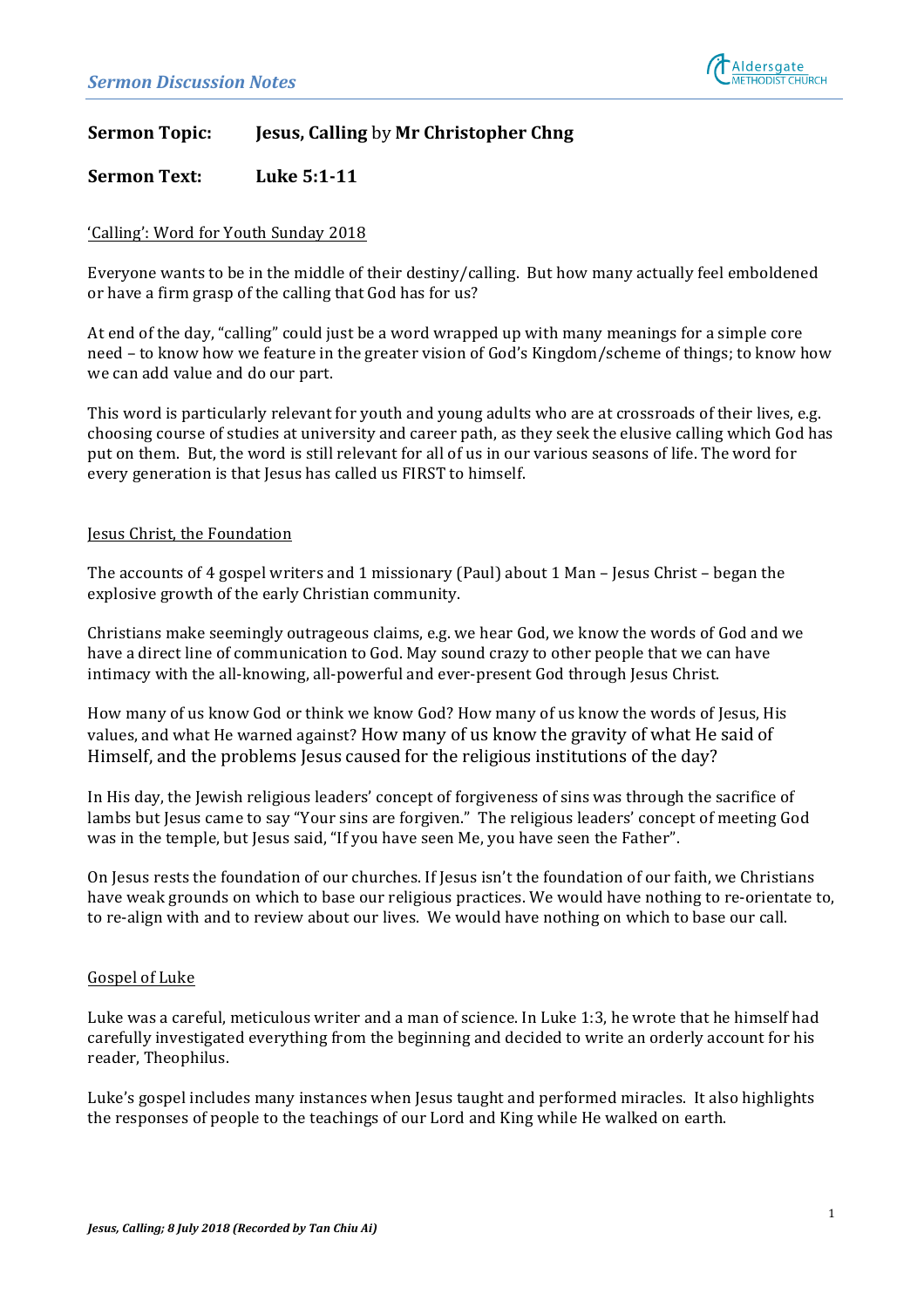

Luke  $5: 1 - 11$  highlights for us the kind of response we need to have when we encounter Jesus. It zooms into Simon Peter and lays out a progression of three responses. If we want to take hold of the call which God has upon our lives, we must re-examine our hearts and submit ourselves to these heartchecks of responses.

## **1. OBEDIENCE: "At Your Word"**

The crowd was pressing in on Jesus to hear Him, so Jesus got into Peter's boat to teach the people from a comfortable distance. After He finished teaching, Jesus said to Simon, "Put ... down your nets for a catch."  $(Luke 5:4)$ 

Peter was a seasoned fisherman and knew the catch at night was usually bigger than in the day. He and friends had worked through the night without much success, and were already washing their nets to "close shop".

The response of Peter was: "Master, we toiled all night and took nothing! But at your word I will let down the nets." (Luke 5:5).

Despite not fully understanding, Peter obeyed Jesus and let down the nets they had already washed.

As he obeyed, they enclosed a large number of fish, and their nets were breaking. They called the other boat to come and help ... and filled two boats with the catch. (Luke 5:6-7)

When faced with circumstances that defy logic and you lack full understanding, will you still obey Jesus?

#### **2. REPENTANCE:** "I am a sinful man."

Peter's second response when he saw the big catch: ... fell down at Jesus' knees, saying, "Depart from me, for I am a sinful man,  $0$  Lord." (Luke  $5:8$ )

A natural response would be to rejoice at the amount of money to be made or not having to work for a while. 

Peter's response, however, was one of repentance – "I am a sinful man." What did he see in Jesus and recognise in himself that made him respond in that way?

Do we have a fear of the Lord in our hearts over our condition? Do we have a sense of how selfish, angry, bitter, lacking in compassion, or self-righteous we can be? Do we recognize how hopelessly weak we are without Jesus?

It is only when we are immensely broken and grieved over our sinful condition that we begin to understand how beautiful Jesus' sacrifice is, how good He is. We see there is none other like Him and come to worship Him, the foundation of our faith.

Will you recognise your need and sin before Jesus and fall down at His knees in repentance?